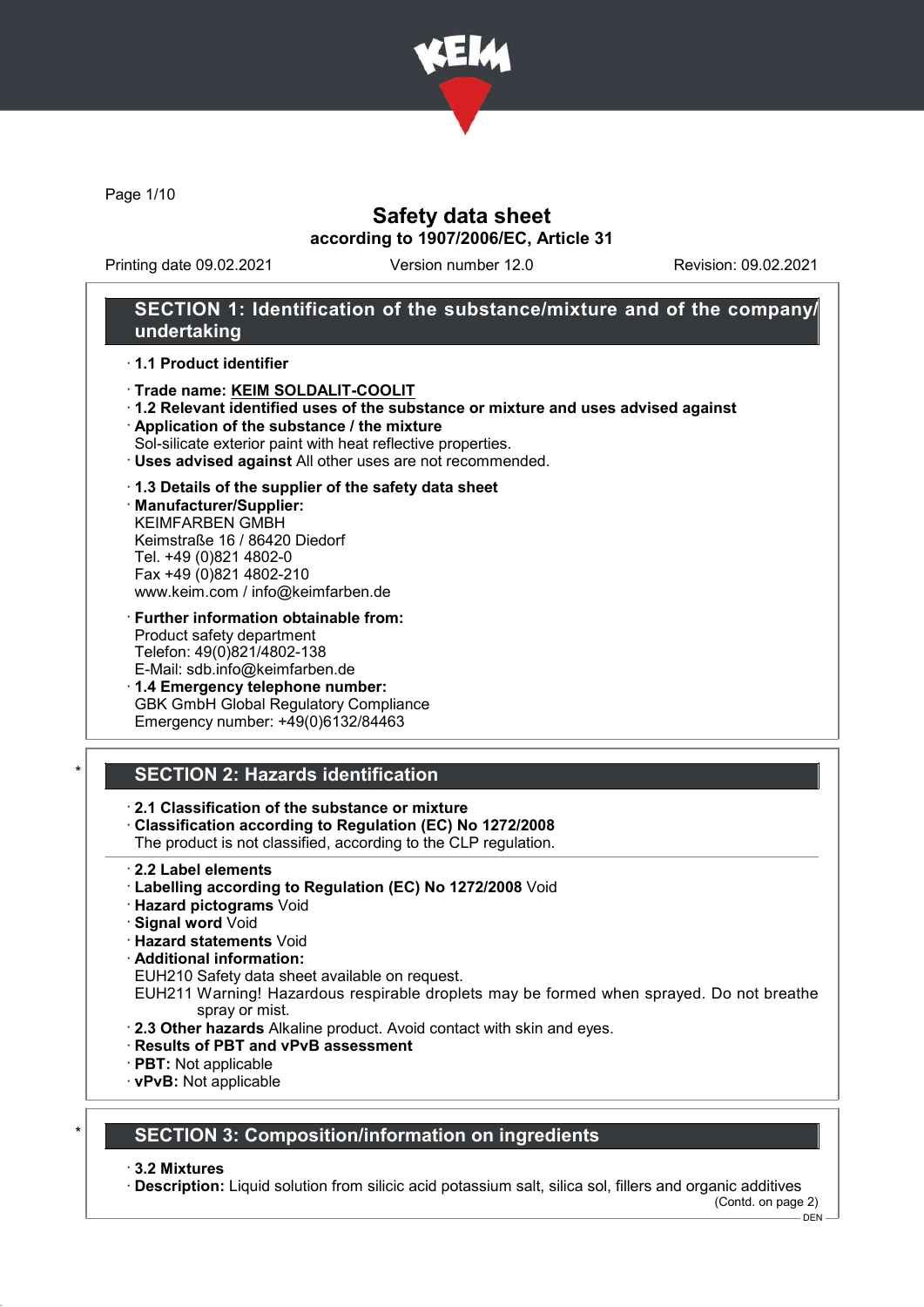

Page 2/10

# Safety data sheet according to 1907/2006/EC, Article 31

Printing date 09.02.2021 Version number 12.0 Revision: 09.02.2021

#### Trade name: KEIM SOLDALIT-COOLIT

| CAS: 13463-67-7                                                         | titanium dioxide [in powder form containing 1 % or more ]  | 10-25%    |
|-------------------------------------------------------------------------|------------------------------------------------------------|-----------|
| EINECS: 236-675-5                                                       | of particles with aerodynamic diameter $\leq 10 \ \mu m$ ] |           |
| Index number: 022-006-00-2<br>Reg.nr.: 01-2119486799-10-<br><b>XXXX</b> | <b>◆ Carc. 2, H351</b>                                     |           |
| CAS: 1312-76-1                                                          | Silicic acid, potassium salt                               | $< 2.5\%$ |
| EINECS: 215-199-1                                                       | Skin Irrit. 2, H315; Eye Irrit. 2, H319                    |           |
| Reg.nr.: 01-2119456888-17-                                              | Specific concentration limits:                             |           |
| <b>XXXX</b>                                                             | Skin Irrit. 2; H315: $C \ge 40 \%$                         |           |
|                                                                         | Eye Irrit. 2; H319: $C \ge 40$ %                           |           |

# SECTION 4: First aid measures

· 4.1 Description of first aid measures

# · General information:

No special measures required.

When seeing the doctor we suggest to present this safety data sheet.

· After inhalation: Supply fresh air; consult doctor in case of complaints.

### · After skin contact:

Immediately wash with water and soap and rinse thoroughly.

Do not use solvents or thinners.

If skin irritation continues, consult a doctor.

· After eye contact:

Rinse opened eye for several minutes under running water. Then consult a doctor.

- · After swallowing:
- Rinse mouth and throat well with water.

Do not induce vomiting; call for medical help immediately.

- · 4.2 Most important symptoms and effects, both acute and delayed No further relevant information available.
- · 4.3 Indication of any immediate medical attention and special treatment needed No further relevant information available.

# SECTION 5: Firefighting measures

· 5.1 Extinguishing media · Suitable extinguishing agents: Product itself does not burn. Co-ordinate fire-fighting measures to the fire surroundings. · 5.2 Special hazards arising from the substance or mixture In case of fire, the following can be released: carbon oxide (COx) silicon dioxid (SiO2) · 5.3 Advice for firefighters

· Specila protective equipment: Wear self-contained respiratory protective device.

(Contd. on page 3)

 $-$  DEN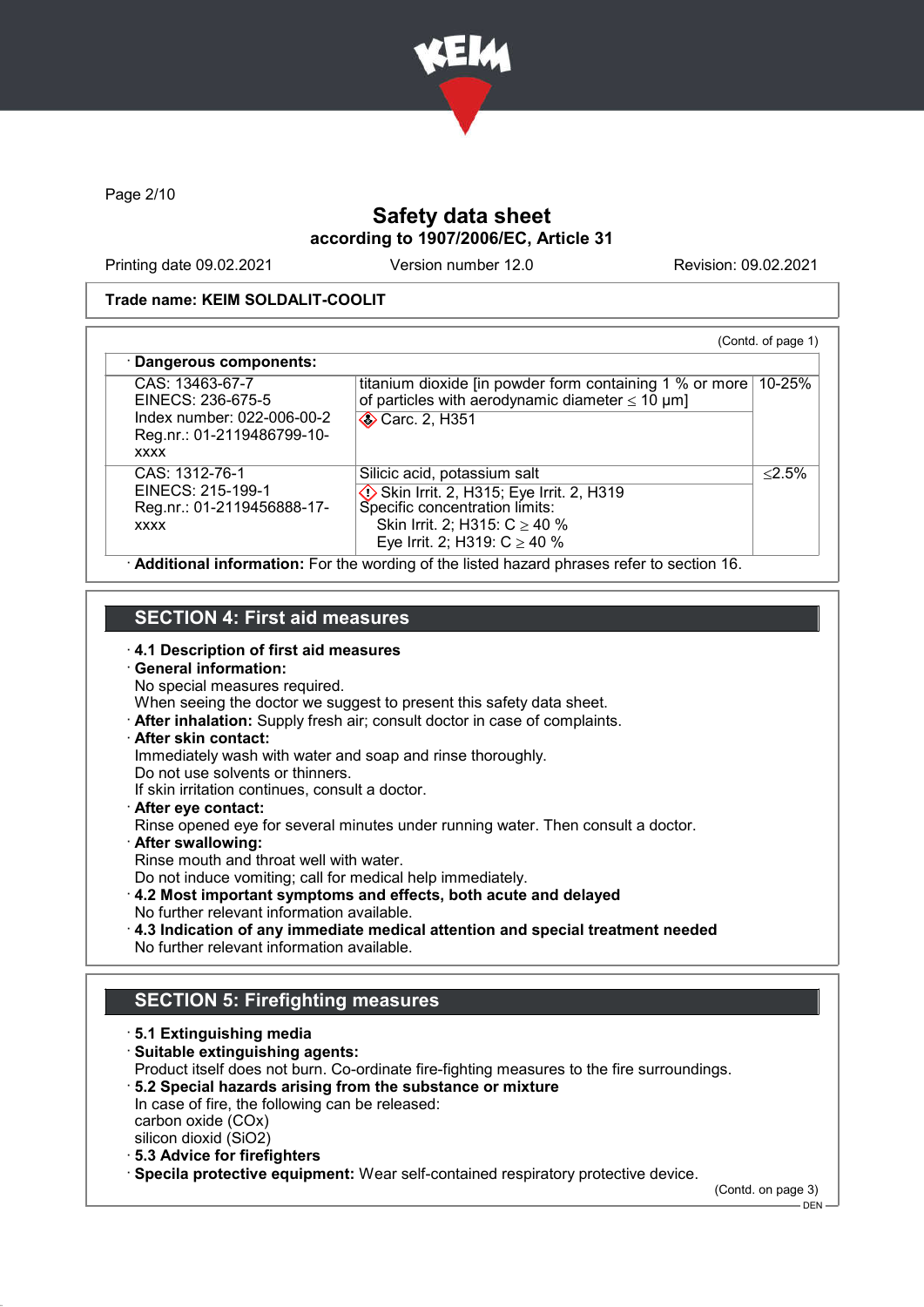

Page 3/10

# Safety data sheet according to 1907/2006/EC, Article 31

Printing date 09.02.2021 Version number 12.0 Revision: 09.02.2021

#### Trade name: KEIM SOLDALIT-COOLIT

#### · Additional information

(Contd. of page 2)

Dispose of fire debris and contaminated fire fighting water in accordance with official regulations. In case of fire do not breathe smoke, fumes and vapours.

## SECTION 6: Accidental release measures

· 6.1 Personal precautions, protective equipment and emergency procedures Respect the protection rules (see section 7 a. 8). Ensure adequate ventilation Avoid contact with skin and eyes. Particular danger of slipping on leaked/spilled product. · 6.2 Environmental precautions:

Do not allow product to reach soil, sewage system or any water course. Follow local governmental rules and regulations. · 6.3 Methods and material for containment and cleaning up: Absorb with liquid-binding material (sand, diatomite, acid binders, universal binders, sawdust). Dispose of the material collected according to regulations. Clear contaminated areas thoroughly.

6.4 Reference to other sections See Section 7 for information on safe handling. See Section 8 for information on personal protection equipment. See Section 13 for disposal information.

# SECTION 7: Handling and storage

· 7.1 Precautions for safe handling Keep receptacles tightly sealed. Avoid contact with skin and eyes. Do not inhale aerosols. See item 8 (8.2) for information about suitable protective equipment and technical precautions. Respect the protection rules. Information about fire - and explosion protection: The product is not flammable. No special measures required. · 7.2 Conditions for safe storage, including any incompatibilities · Storage: · Requirements to be met by storerooms and receptacles: Store only in unopened original receptacles. Keep in the original containers in a cool and dry place. · Information about storage in one common storage facility: Do not store together with acids. · Further information about storage conditions: Protect from frost. Store in a cool place. Protect from heat and direct sunlight. Storage class: 12 (Contd. on page 4)

 $-$  DEN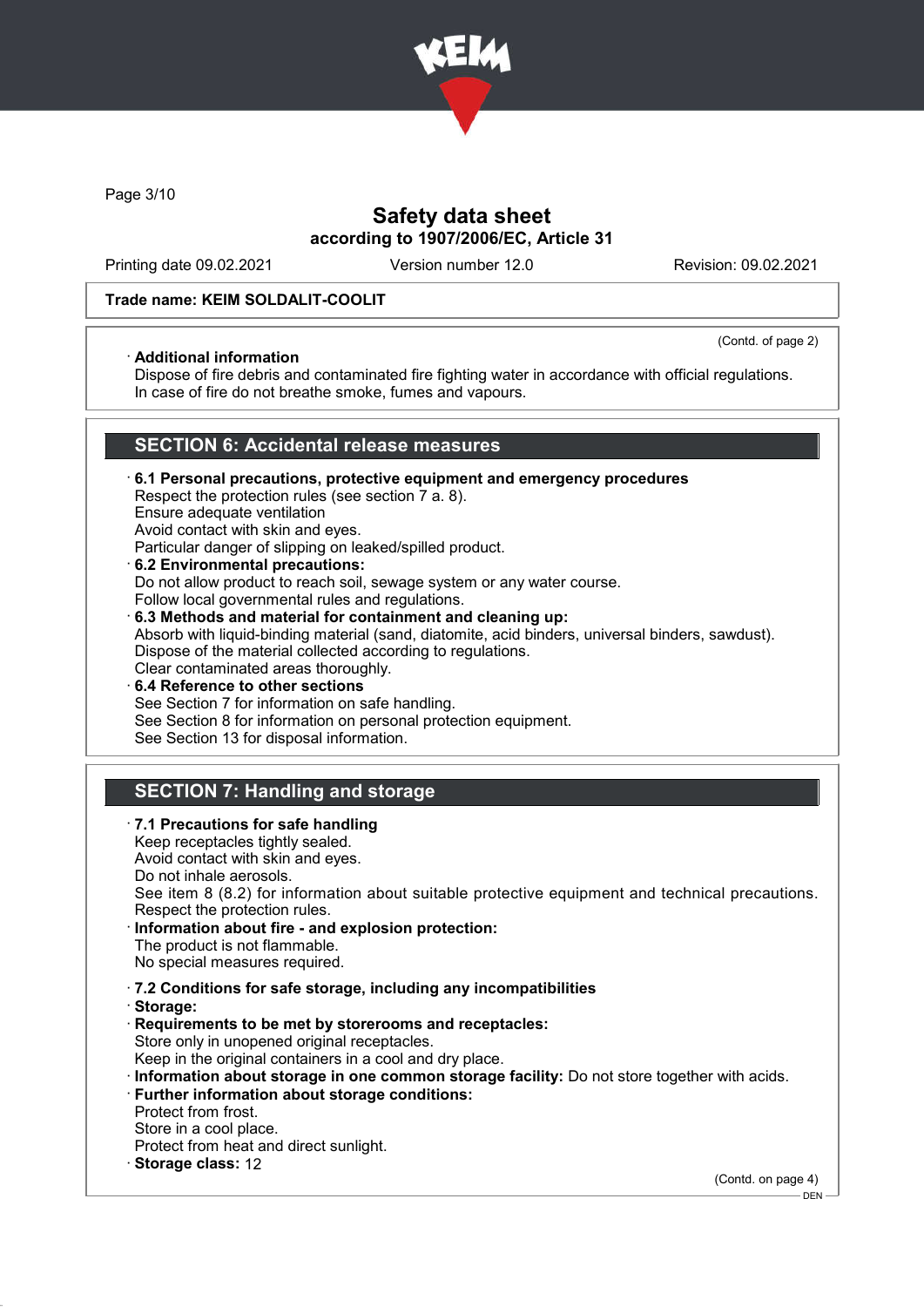

Page 4/10

# Safety data sheet according to 1907/2006/EC, Article 31

Printing date 09.02.2021 Version number 12.0 Revision: 09.02.2021

#### Trade name: KEIM SOLDALIT-COOLIT

#### · 7.3 Specific end use(s) No further relevant information available.

(Contd. of page 3)

# SECTION 8: Exposure controls/personal protection

#### · 8.1 Control parameters

- · Ingredients with limit values that require monitoring at the workplace: alveoles penetrating component
- 13463-67-7 titanium dioxide [in powder form containing 1 % or more of particles with aerodynamic diameter  $\leq 10 \mu m$ ]

# AGW (Germany) Long-term value: 1.25\* 10\*\* ma/m<sup>3</sup>

2(II);\*alveolengängig\*\*einatembar; AGS, DFG

#### 14808-60-7 Quartz (SiO2)

MAK (Germany) alveolengängige Fraktion

· Additional information: The lists valid during the making were used as basis.

#### · 8.2 Exposure controls

- · Personal protective equipment:
- · General protective and hygienic measures:

Avoid contact with the eyes and skin.

Do not inhale aerosols.

Wash hands before breaks and at the end of work.

Immediately remove all soiled and contaminated clothing.

- · Respiratory protection: Filter: P
- · Protection of hands: Protective gloves

#### · Material of gloves

suitable material e.g.:

Nitrile impregnated cotton-gloves

Recommended thickness of the material:  $\geq 0.5$  mm

Butyl rubber, BR

Recommended thickness of the material:  $\geq 0.7$  mm

The selection of the suitable gloves does not only depend on the material, but also on further marks of quality and varies from manufacturer to manufacturer. As the product is a preparation of several substances, the resistance of the glove material can not be calculated in advance and has therefore to be checked prior to the application.

Penetration time of glove material

Value for the permeation: level  $\geq 6$  (480 min)

The determined penetration times according to EN 16523-1:2015 are not performed under practical conditions. Therefore a maximum wearing time, which corresponds to 50% of the penetration time, is recommended.

The exact break trough time has to be found out by the manufacturer of the protective gloves and has to be observed.

- · Eye protection: Goggles recommended during refilling
- · Body protection:
- Protective work clothing

After contact with skin wash thoroughly with water and apply lotion.

(Contd. on page 5)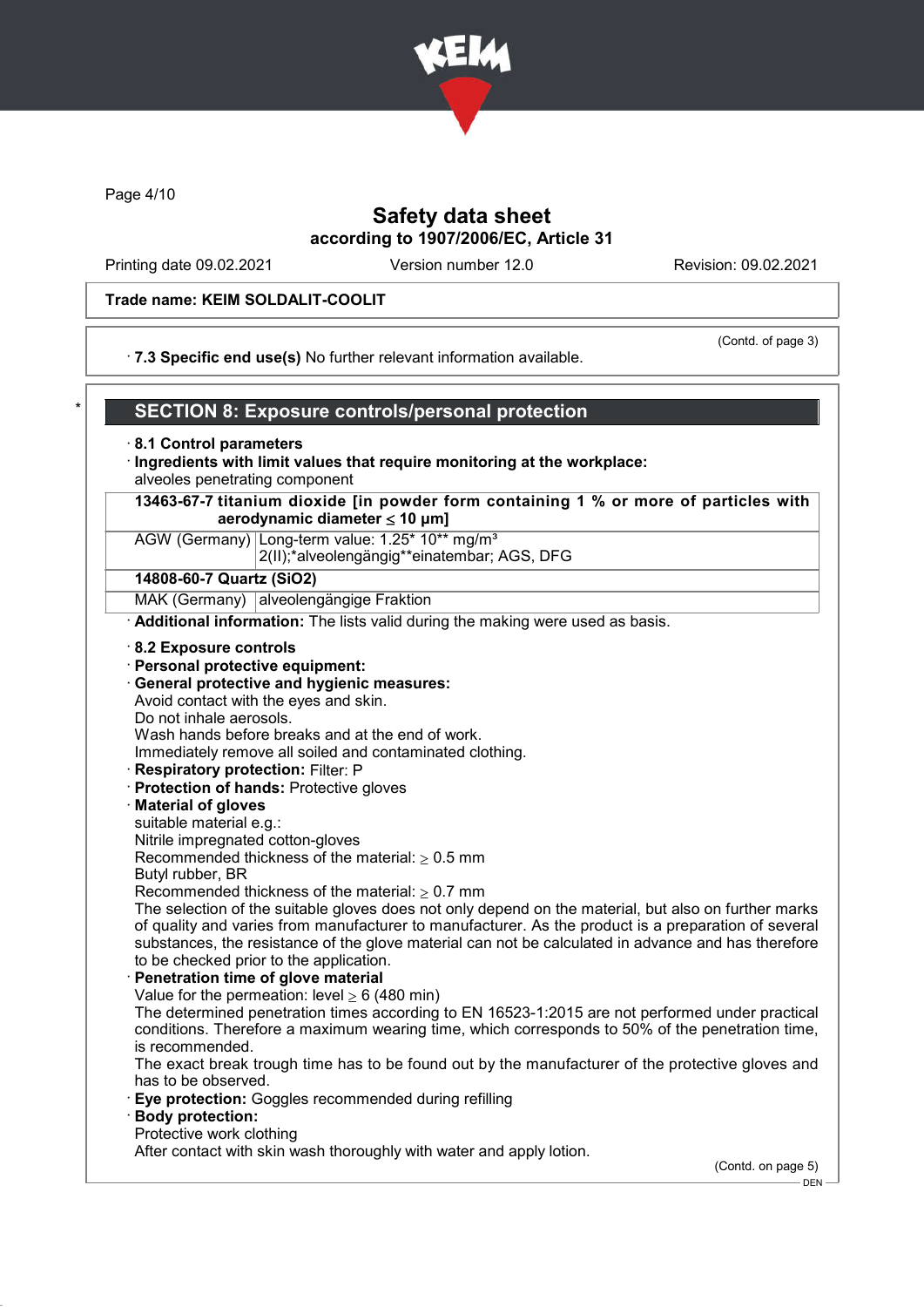

Page 5/10

# Safety data sheet according to 1907/2006/EC, Article 31

Printing date 09.02.2021 Version number 12.0 Revision: 09.02.2021

(Contd. of page 4)

### Trade name: KEIM SOLDALIT-COOLIT

#### · Limitation and supervision of exposure into the environment See Section 12 and 6.2

No further relevant information available.

| <b>SECTION 9: Physical and chemical properties</b>                                                       |                                               |  |
|----------------------------------------------------------------------------------------------------------|-----------------------------------------------|--|
| 9.1 Information on basic physical and chemical properties<br><b>General Information</b><br>· Appearance: |                                               |  |
| Form:                                                                                                    | Pasty                                         |  |
| Colour:                                                                                                  | Different, according to colouring.            |  |
| · Odour:                                                                                                 | Characteristic                                |  |
| Odour threshold:                                                                                         | Not determined                                |  |
| $\cdot$ pH-value at 20 °C:                                                                               | $~11*$                                        |  |
| Change in condition                                                                                      |                                               |  |
| <b>Melting point/freezing point:</b>                                                                     | Not determined                                |  |
| Initial boiling point and boiling range: Not determined                                                  |                                               |  |
| · Flash point:                                                                                           | Not applicable                                |  |
| · Flammability (solid, gas):                                                                             | Not applicable                                |  |
| · Ignition temperature:                                                                                  | Not determined                                |  |
| · Decomposition temperature:                                                                             | Not determined                                |  |
| · Auto-ignition temperature:                                                                             | Product is not selfigniting.                  |  |
| <b>Explosive properties:</b>                                                                             | Product does not present an explosion hazard. |  |
| <b>Explosion limits:</b>                                                                                 |                                               |  |
| Lower:                                                                                                   | Not applicable                                |  |
| Upper:                                                                                                   | Not applicable                                |  |
| Oxidising properties:                                                                                    | Not applicable                                |  |
| · Vapour pressure:                                                                                       | Not determined.                               |  |
| · Density at 20 °C:                                                                                      | $1.5 - 1.7$ * g/cm <sup>3</sup>               |  |
| · Relative density                                                                                       | Not determined                                |  |
| · Vapour density                                                                                         | Not applicable.                               |  |
| <b>Evaporation rate</b>                                                                                  | Not applicable.                               |  |
| · Solubility in / Miscibility with<br>water:                                                             | Fully miscible                                |  |
| · Partition coefficient: n-octanol/water:                                                                | Not applicable                                |  |
| · Viscosity:<br>Dynamic at 20 °C:                                                                        | 1000-1500* mPas                               |  |

(Contd. on page 6)

 $-$  DEN -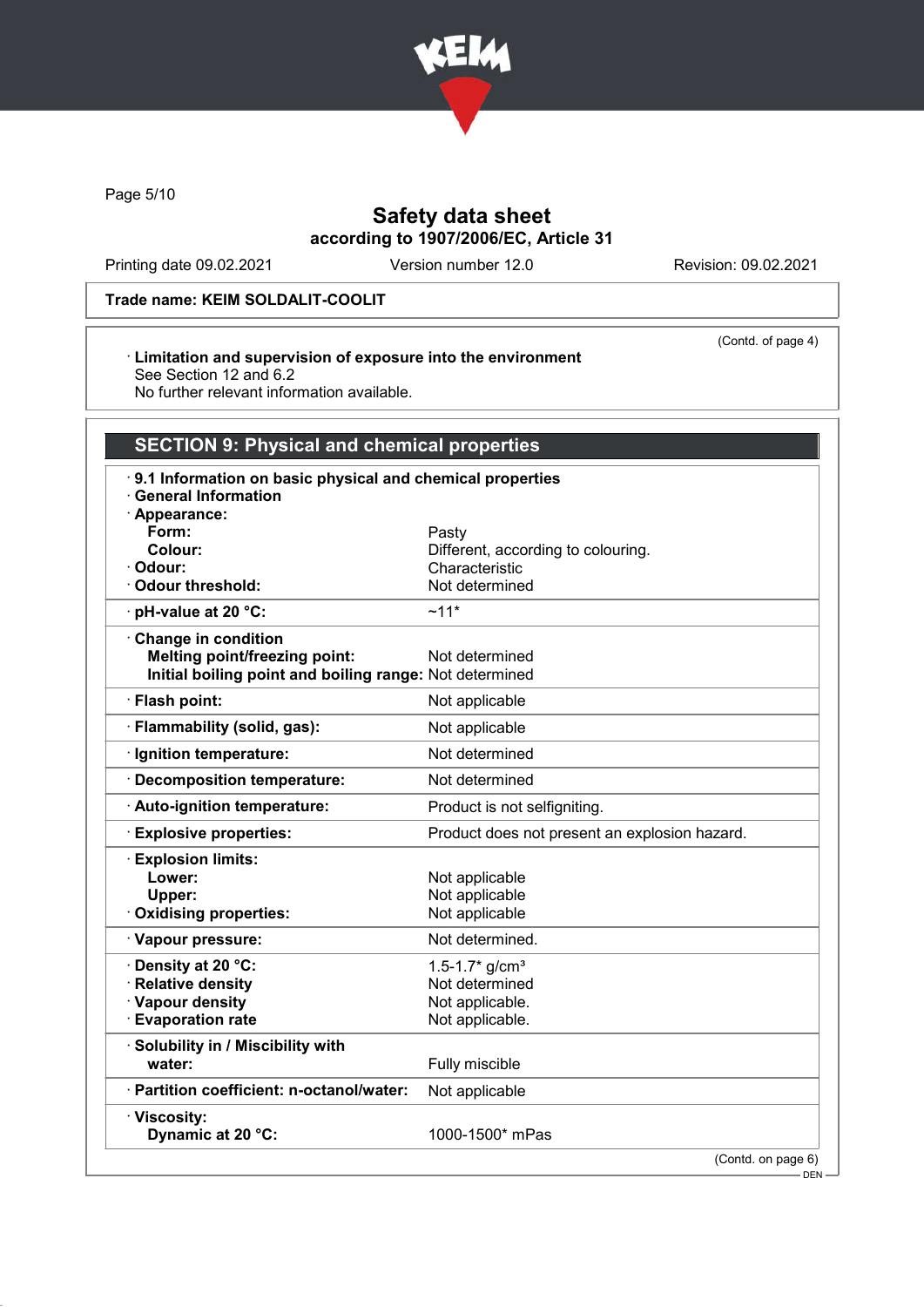

Page 6/10

# Safety data sheet according to 1907/2006/EC, Article 31

Printing date 09.02.2021 Version number 12.0 Revision: 09.02.2021

(Contd. of page 5)

#### Trade name: KEIM SOLDALIT-COOLIT

Kinematic: Not determined

· 9.2 Other information \* The values are for freshly produced material and may change with the time.

# SECTION 10: Stability and reactivity

· 10.1 Reactivity No further relevant information available.

- · 10.2 Chemical stability Stable under normal conditions of storage and use.
- · Thermal decomposition / conditions to be avoided:
- No decomposition if used according to specifications.

· 10.3 Possibility of hazardous reactions No dangerous reactions known.

- · 10.4 Conditions to avoid No further relevant information available.
- · 10.5 Incompatible materials: Acids
- · 10.6 Hazardous decomposition products:

In case of fire, the following can be released:

Carbon oxides (COx) silicon dioxid (SiO2)

No hazardous decomposition products if stored and handled as prescribed.

# SECTION 11: Toxicological information

· 11.1 Information on toxicological effects

· Acute toxicity Based on available data, the classification criteria are not met.

### · LD/LC50 values relevant for classification:

13463-67-7 titanium dioxide [in powder form containing 1 % or more of particles with aerodynamic diameter ≤ 10 μm]

|  |              | Inhalative $ ATE \text{ mix } (4h)  > 5 \text{ mg/l } (inhalation)$ |
|--|--------------|---------------------------------------------------------------------|
|  | ATE mix      | $ >2,000$ mg/kg (dermal)                                            |
|  |              | $ >2,000$ mg/kg (orally)                                            |
|  | <b>NOAEL</b> | 3,500 mg/kg /Oral (rat) (90d)                                       |

# 1312-76-1 Silicic acid, potassium salt

| Oral   | LD50                  | 1>5,000 mg/kg (rat) (OECD 401) |
|--------|-----------------------|--------------------------------|
| Dermal | LD50                  | >5,000 mg/kg (rat) (OECD 402)  |
|        | Inhalative   LC50/4 h | ∣>5 mg/l (rat)                 |

· Primary irritant effect:

· Skin corrosion/irritation Frequent persistent contact with the skin may cause skin irritation.

· Serious eye damage/irritation In case of longer exposure, irritating effect is possible.

· during inhalation: Irritant effect possible.

· during swallowing: Irritant effect possible

· Respiratory or skin sensitisation Based on available data, the classification criteria are not met. (Contd. on page 7)

 $-$  DEN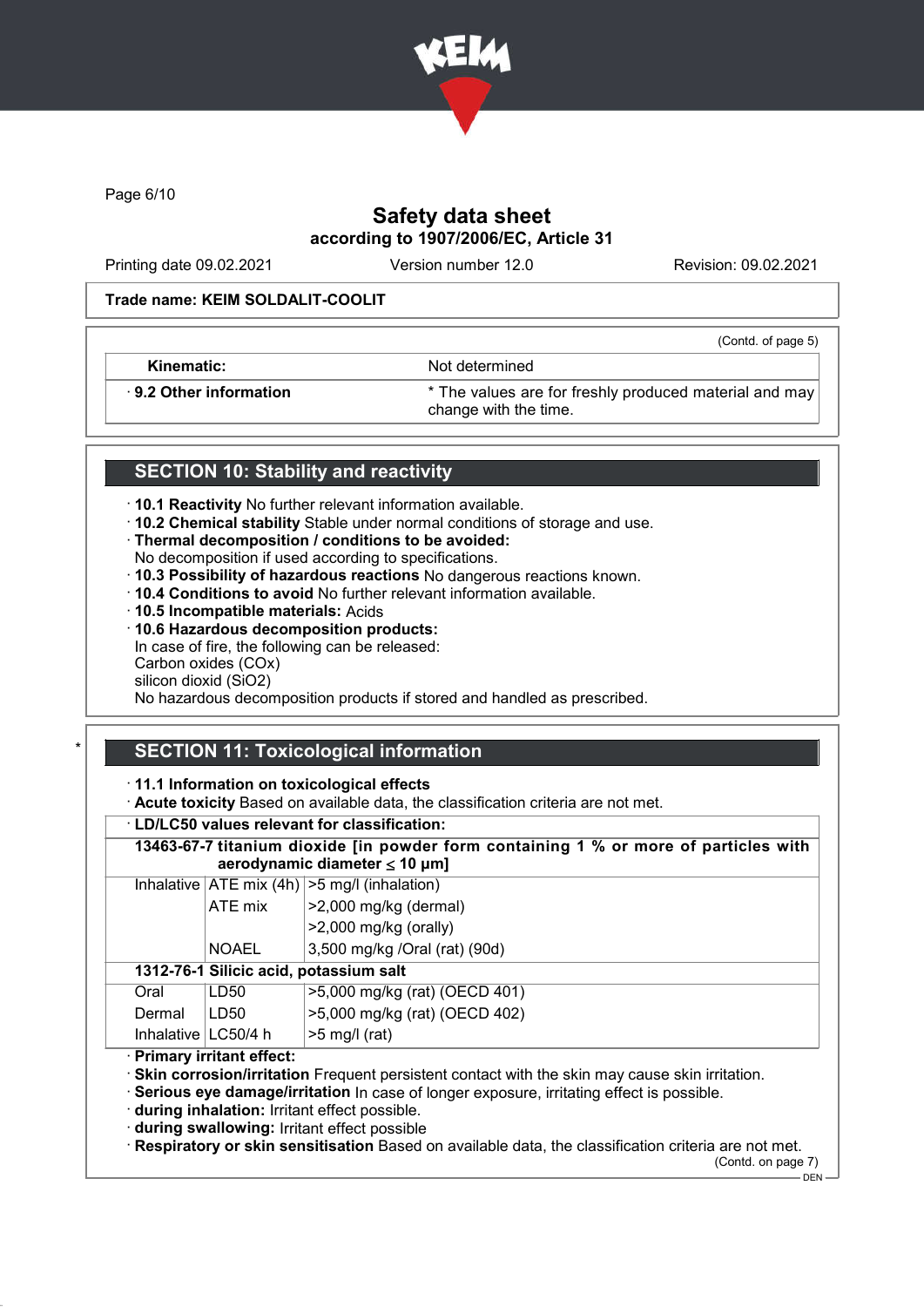

Page 7/10

# Safety data sheet according to 1907/2006/EC, Article 31

Printing date 09.02.2021 Version number 12.0 Revision: 09.02.2021

(Contd. of page 6)

### Trade name: KEIM SOLDALIT-COOLIT

### · Other information (about experimental toxicology):

Experimental analysis are not available.

The product was not tested. The statements on toxicology have been derived from the properties of the individual components.

· Subacute to chronic toxicity:

#### **Repeated dose toxicity**

13463-67-7 titanium dioxide [in powder form containing 1 % or more of particles with aerodynamic diameter ≤ 10 μm]

Inhalative  $NOAEC$  10 mg/m<sup>3</sup> (rat) (90d)

· CMR effects (carcinogenity, mutagenicity and toxicity for reproduction) Not applicable

· Germ cell mutagenicity Based on available data, the classification criteria are not met.

- · Carcinogenicity Based on available data, the classification criteria are not met.
- · Reproductive toxicity Based on available data, the classification criteria are not met.

· STOT-single exposure Based on available data, the classification criteria are not met.

· STOT-repeated exposure Based on available data, the classification criteria are not met.

· Aspiration hazard Based on available data, the classification criteria are not met.

# **SECTION 12: Ecological information**

· 12.1 Toxicity

|                 | aerodynamic diameter $\leq 10 \ \mu m$ ]                                                                                                                                                                                             |                    |  |  |
|-----------------|--------------------------------------------------------------------------------------------------------------------------------------------------------------------------------------------------------------------------------------|--------------------|--|--|
| <b>NOEC</b>     | $\geq$ 100,000 mg/kg (sediment fresh water)                                                                                                                                                                                          |                    |  |  |
| EC50            | >100 mg/kg (freshwater alga) (OECD 201)                                                                                                                                                                                              |                    |  |  |
| EC 50           | >10,000 mg/l (algae) (ISO 10253)                                                                                                                                                                                                     |                    |  |  |
| LC 50           | >10,000 mg/l (marine fish) (OECD 203)                                                                                                                                                                                                |                    |  |  |
|                 | >1,000 mg/l (freshwater fish) (EPA-540/9-85-006)                                                                                                                                                                                     |                    |  |  |
|                 | >1,000 mg/l (daphnia) (OECD 202)                                                                                                                                                                                                     |                    |  |  |
|                 | 1312-76-1 Silicic acid, potassium salt                                                                                                                                                                                               |                    |  |  |
| <b>NOEC</b>     | $>1$ mg/l (fish)                                                                                                                                                                                                                     |                    |  |  |
|                 | >1 mg/l (invertebrates)                                                                                                                                                                                                              |                    |  |  |
|                 | EC 50/48h   > 100 mg/l (daphnia) (OECD 202)                                                                                                                                                                                          |                    |  |  |
|                 | EC 50/72 h $>100$ mg/l (algae)                                                                                                                                                                                                       |                    |  |  |
|                 | LC 50/96 h   > 100 mg/l (fish) (DIN EN ISO 7346-2)                                                                                                                                                                                   |                    |  |  |
| EC <sub>0</sub> | >1,000 mg/l (activated sludge) (30min)                                                                                                                                                                                               |                    |  |  |
|                 | · 12.2 Persistence and degradability No further relevant information available.<br>. 12.3 Bioaccumulative potential No further relevant information available.<br>. 12.4 Mobility in soil No further relevant information available. |                    |  |  |
|                 |                                                                                                                                                                                                                                      | (Contd. on page 8) |  |  |

DEN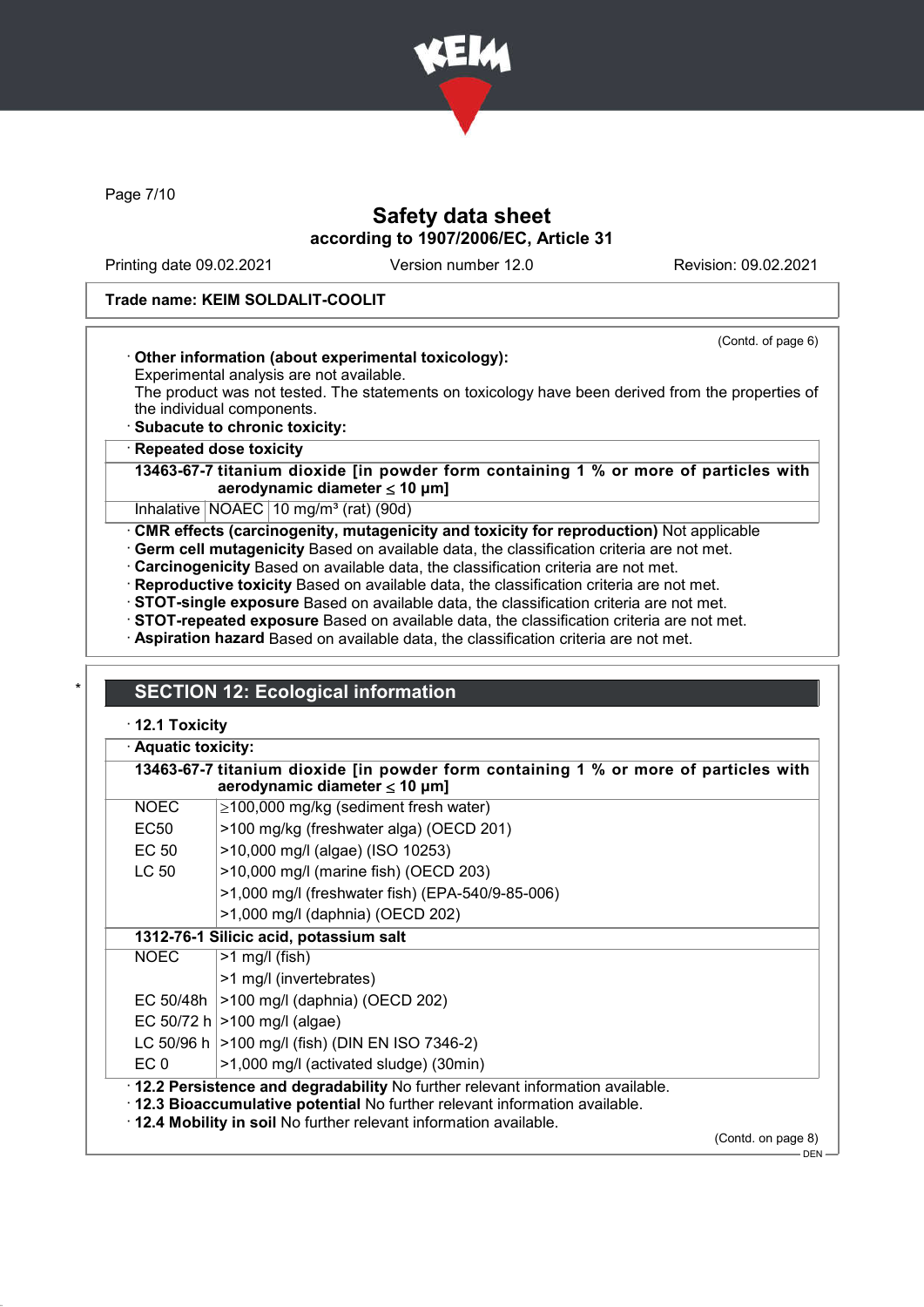

Page 8/10

# Safety data sheet according to 1907/2006/EC, Article 31

Printing date 09.02.2021 Version number 12.0 Revision: 09.02.2021

(Contd. of page 7)

#### Trade name: KEIM SOLDALIT-COOLIT

### · Additional ecological information:

· AOX-indication:

Due to the substance of content which do not include organic jointed halogens, the product can not take influence on the AOX-load of the waste water.

· According to the formulation contains the following heavy metals and compounds from the EU guideline NO. 2006/11/EC:

The product contains TiO2, BaSO4.

#### · General notes:

At present there are no ecotoxicological assessments.

The statements on ecotoxicology have been derived from the properties of the individual components.

Do not allow product to reach ground water, water course or sewage system.

- Water hazard class 1 (German Regulation) (Self-assessment): slightly hazardous for water
- · 12.5 Results of PBT and vPvB assessment
- · PBT: Not applicable
- · vPvB: Not applicable
- · 12.6 Other adverse effects No further relevant information available.

## SECTION 13: Disposal considerations

· 13.1 Waste treatment methods

### · Recommendation

Disposal must be made according to official regulations.

Must not be disposed with household garbage. Do not allow product to reach sewage system.

· European waste catalogue

08 01 12 waste paint and varnish other than those mentioned in 08 01 11

· Uncleaned packaging:

· Recommendation: Disposal must be made according to official regulations.

· Recommended cleansing agents: Water, if necessary with cleansing agents.

| <b>SECTION 14: Transport information</b>               |      |                               |
|--------------------------------------------------------|------|-------------------------------|
| $\cdot$ 14.1 UN-Number<br><b>ADR, IMDG, IATA</b>       | Void |                               |
| 14.2 UN proper shipping name<br><b>ADR, IMDG, IATA</b> | Void |                               |
| 14.3 Transport hazard class(es)                        |      |                               |
| · ADR, IMDG, IATA<br>· Class                           | Void |                               |
| 14.4 Packing group<br>· ADR, IMDG, IATA                | Void |                               |
|                                                        |      | (Contd. on page 9)<br>$DEN -$ |
|                                                        |      |                               |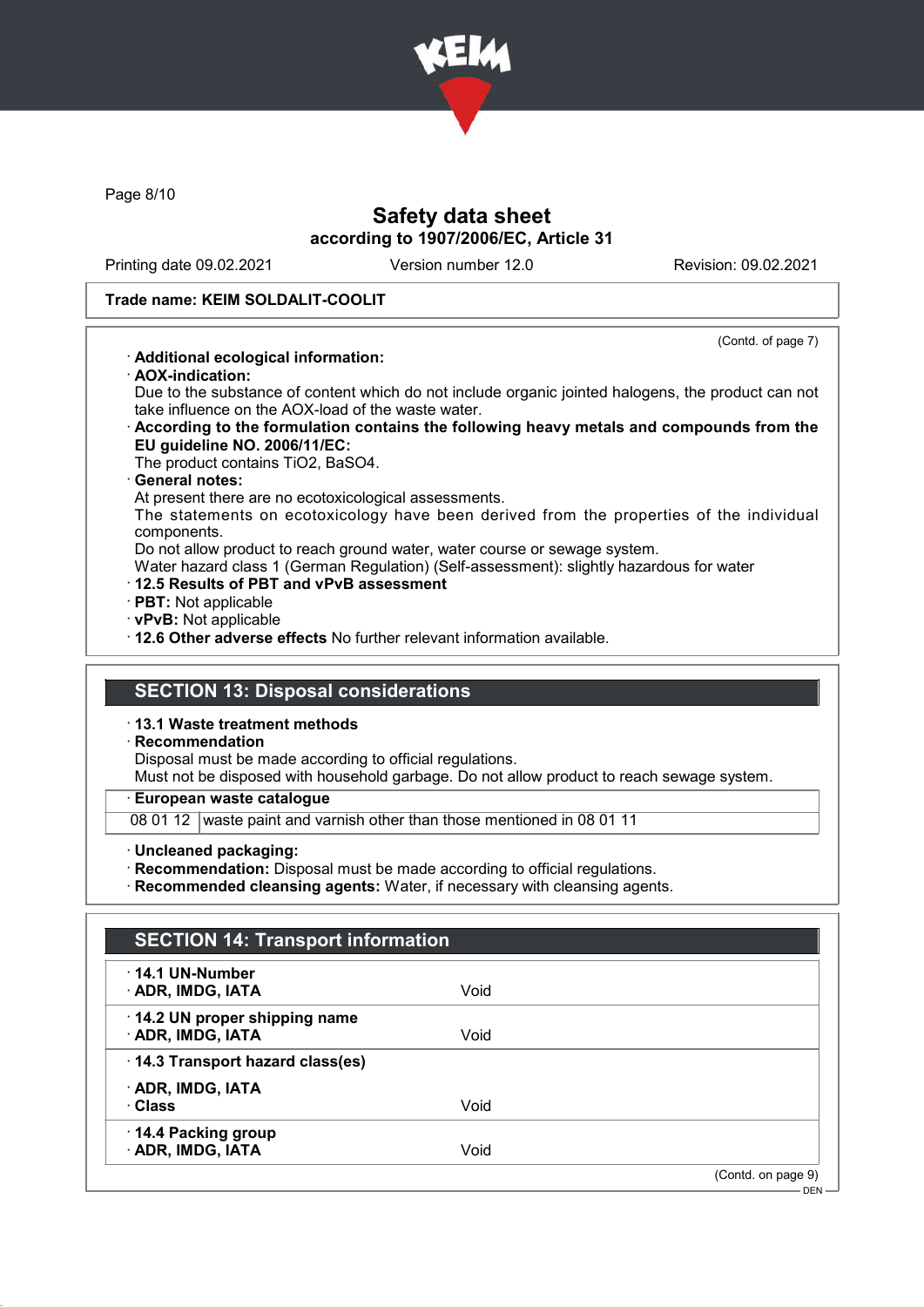

Page 9/10

## Safety data sheet according to 1907/2006/EC, Article 31

Printing date 09.02.2021 Version number 12.0 Revision: 09.02.2021

Trade name: KEIM SOLDALIT-COOLIT

|                                                                            | (Contd. of page 8)                                            |
|----------------------------------------------------------------------------|---------------------------------------------------------------|
| ⋅ 14.5 Environmental hazards:<br>· Marine pollutant:                       | No                                                            |
| 14.6 Special precautions for user                                          | Not applicable                                                |
| 14.7 Transport in bulk according to Annex II<br>of Marpol and the IBC Code | Not applicable                                                |
| · Transport/Additional information:                                        | No dangerous good in sense of these transport<br>regulations. |
| · UN "Model Regulation":                                                   | Void                                                          |

# **SECTION 15: Regulatory information**

- · 15.1 Safety, health and environmental regulations/legislation specific for the substance or mixture
- · Labelling according to Regulation (EC) No 1272/2008 For information on labelling please refer to section 2 of this document.
- · Directive 2012/18/EU
- · Named dangerous substances ANNEX I None of the ingredients is listed.
- DIRECTIVE 2011/65/EU on the restriction of the use of certain hazardous substances in electrical and electronic equipment – Annex II

None of the ingredients is listed.

#### · National regulations:

- · Waterhazard class: Water hazard class 1 (Self-assessment): slightly hazardous for water.
- · Other regulations, limitations and prohibitive regulations
- · Substances of very high concern (SVHC) according to REACH, Article 57 Not applicable
- · Product-Code/Giscode: BSW40
- · 15.2 Chemical safety assessment: A Chemical Safety Assessment has not been carried out.

## SECTION 16: Other information

This information is based on our present knowledge. However, this shall not constitute a guarantee for any specific product features and shall not establish a legally valid contractual relationship.

**Relevant phrases** 

H315 Causes skin irritation.

H319 Causes serious eye irritation.

H351 Suspected of causing cancer.

- · Department issuing SDS: KEIMFARBEN Germany, Product safety department
- Abbreviations and acronyms:

ADR: Accord européen sur le transport des marchandises dangereuses par Route (European Agreement concerning the International Carriage of Dangerous Goods by Road) IMDG: International Maritime Code for Dangerous Goods

IATA: International Air Transport Association

(Contd. on page 10)